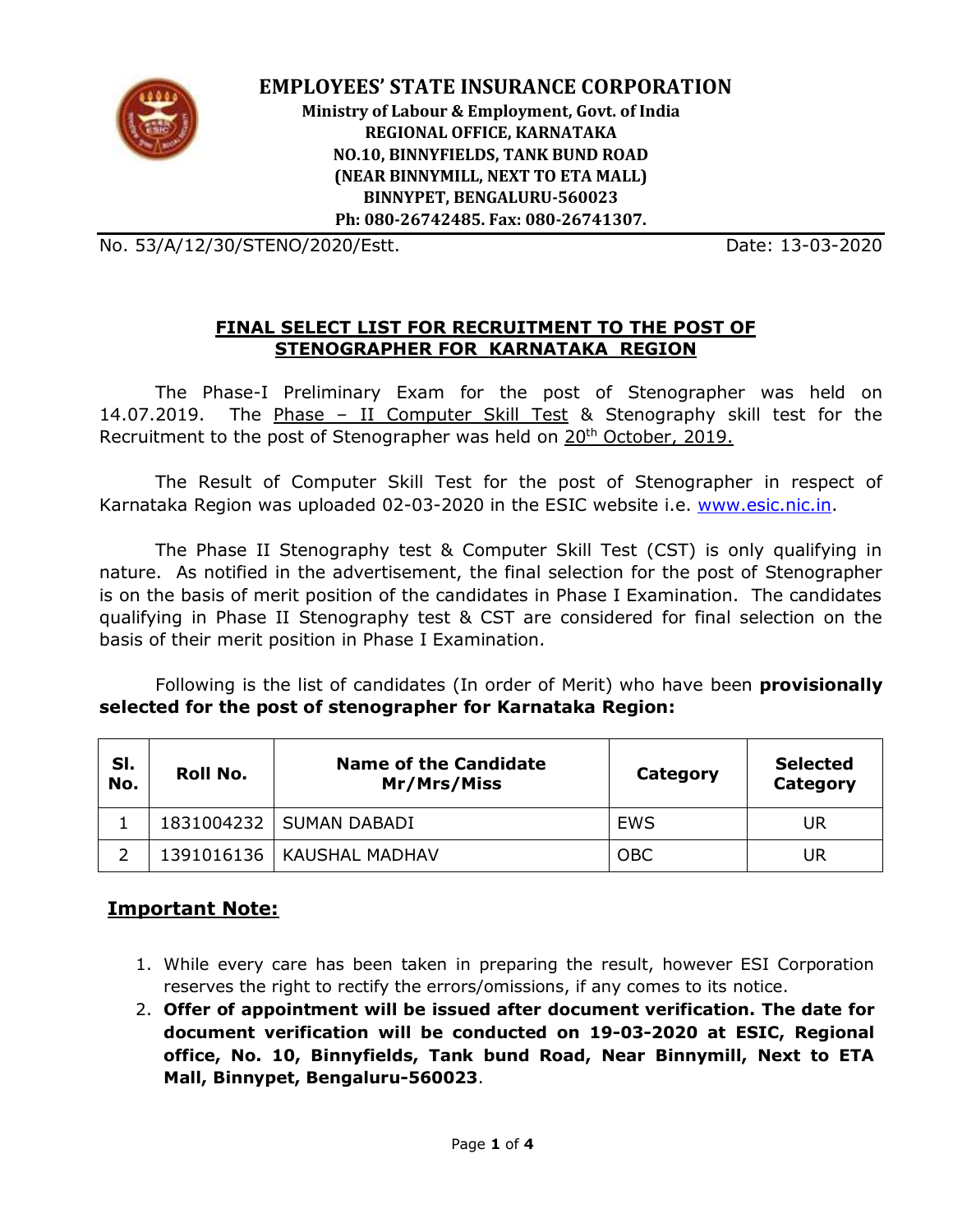- 3. The selected candidates must ensure that they belong to the respective category/sub category as mentioned in the result above.
- 4. The candidature of all the candidates is purely provisional subject of fulfillment of eligibility criteria with regard to age, essential qualification and reservation etc.
- 5. Candidates belonging to OBC Category are required to submit OBC certificate in the prescribed proforma of Govt. of India appended below at Annexure – A and along with Form of Declaration appended at Annexure – B below.

**Dated: 13-03-2020 Place: Bangalore.** 

> **Sd/- REGIONAL DIRECTOR/ APPOINTING AUTHORITY**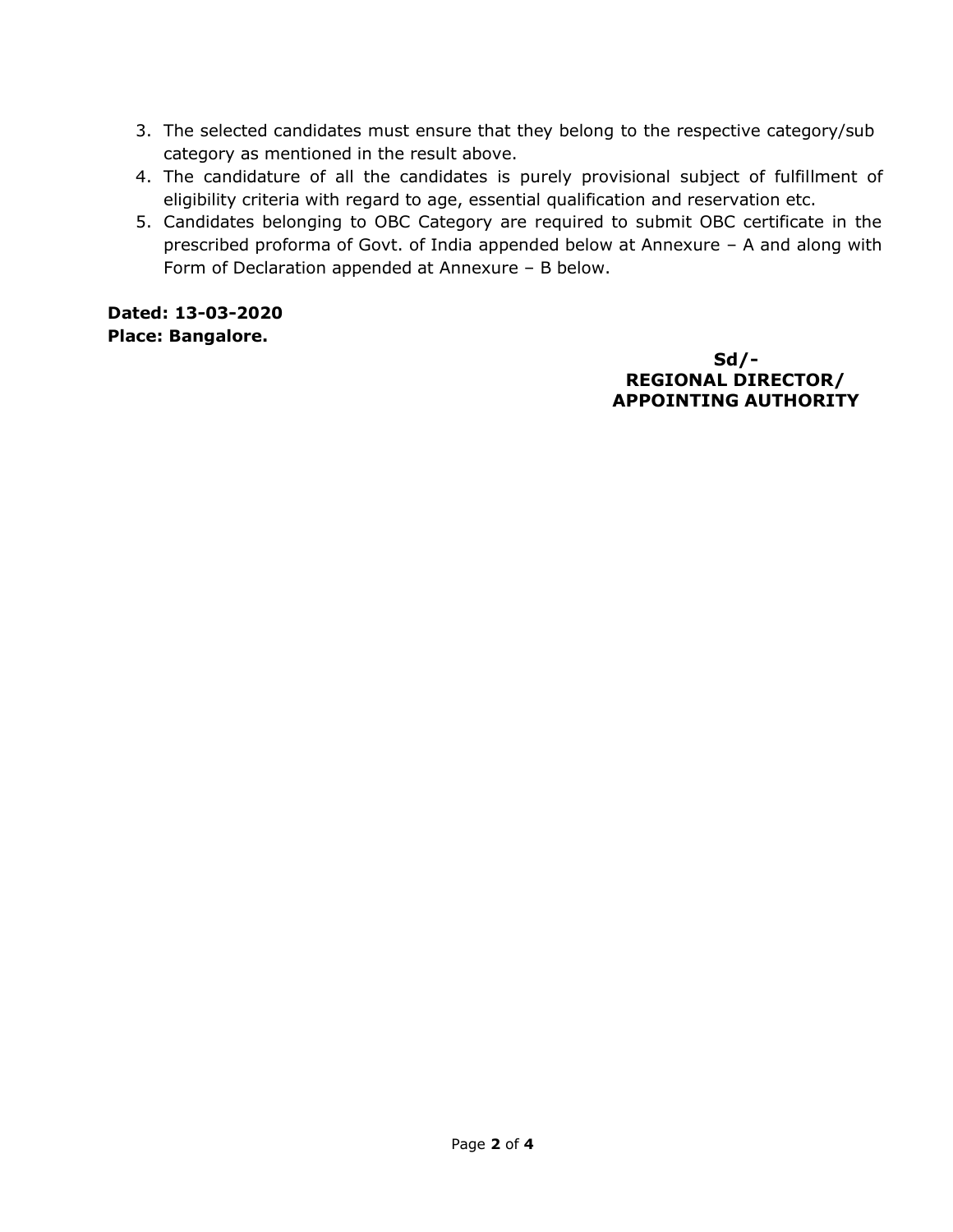### **Annexure 'A'**

#### **(FORMAT OF CERTIFICATE TO BE PRODUCED BY OTHER BACKWARD CLASSES APPLYING FOR APPOINTMENT TO POSTS UNDER THE GOVERNMENT OF INDIA)**

| Empowerment's Resolution                                                                      |                                                                                                                                                                                                                                                                                               |  |                                                                                            |  |  |  |  |  |  |
|-----------------------------------------------------------------------------------------------|-----------------------------------------------------------------------------------------------------------------------------------------------------------------------------------------------------------------------------------------------------------------------------------------------|--|--------------------------------------------------------------------------------------------|--|--|--|--|--|--|
| dated<br>No.                                                                                  |                                                                                                                                                                                                                                                                                               |  |                                                                                            |  |  |  |  |  |  |
|                                                                                               |                                                                                                                                                                                                                                                                                               |  |                                                                                            |  |  |  |  |  |  |
|                                                                                               |                                                                                                                                                                                                                                                                                               |  |                                                                                            |  |  |  |  |  |  |
| Teside(s) in the State/Union Territory. This is also to certify that he/she does not          |                                                                                                                                                                                                                                                                                               |  |                                                                                            |  |  |  |  |  |  |
| belong to the persons/sections (Creamy Layer) mentioned in column 3 of the Schedule to the    |                                                                                                                                                                                                                                                                                               |  |                                                                                            |  |  |  |  |  |  |
| Government of India, Department of Personnel & Training OM No. 36012/22/93-Estt. (SCT,) dated |                                                                                                                                                                                                                                                                                               |  |                                                                                            |  |  |  |  |  |  |
| 08.09.1993 **.                                                                                |                                                                                                                                                                                                                                                                                               |  |                                                                                            |  |  |  |  |  |  |
| Date                                                                                          |                                                                                                                                                                                                                                                                                               |  | District Magistrate/ Deputy                                                                |  |  |  |  |  |  |
|                                                                                               |                                                                                                                                                                                                                                                                                               |  | Commissioner etc.                                                                          |  |  |  |  |  |  |
|                                                                                               |                                                                                                                                                                                                                                                                                               |  |                                                                                            |  |  |  |  |  |  |
|                                                                                               |                                                                                                                                                                                                                                                                                               |  |                                                                                            |  |  |  |  |  |  |
| Seal of Office                                                                                |                                                                                                                                                                                                                                                                                               |  |                                                                                            |  |  |  |  |  |  |
|                                                                                               | The Authority issuing the Certificate may have to mention the details of Resolution of<br>$\ast$<br>Government of India, in which the Caste of candidate is mentioned as OBC.                                                                                                                 |  |                                                                                            |  |  |  |  |  |  |
|                                                                                               | $***-$<br>As amended from time to time.                                                                                                                                                                                                                                                       |  |                                                                                            |  |  |  |  |  |  |
| Note:<br>Representation of the People Act, 1950.                                              |                                                                                                                                                                                                                                                                                               |  | The term ordinarily reside(s) used here will have the same meaning as in section 20 of the |  |  |  |  |  |  |
| List of authorities empowered to issue Caste/Tribe Certificate Certificates:                  |                                                                                                                                                                                                                                                                                               |  |                                                                                            |  |  |  |  |  |  |
| i.                                                                                            | District Magistrate / Additional District Magistrate/ Collector/ Deputy Commissioner / Additional Deputy<br>Commission/ Dy. Collector / 1 <sup>st</sup> Class Stipendiary Magistrate / Sub-Divisional Magistrate / Extra-Assistant<br>Commissioner/ Taluka Magistrate / Executive Magistrate. |  |                                                                                            |  |  |  |  |  |  |
| ii.                                                                                           | Chief Presidency Magistrate / Additional Chief Presidency Magistrate / Presidency Magistrate.                                                                                                                                                                                                 |  |                                                                                            |  |  |  |  |  |  |
| iii.                                                                                          | Revenue Officers not below the rank of Tehsildar.                                                                                                                                                                                                                                             |  |                                                                                            |  |  |  |  |  |  |
| iv.                                                                                           | Sub-Divisional Officers of the area where the applicant and or his family normally resides.                                                                                                                                                                                                   |  |                                                                                            |  |  |  |  |  |  |
|                                                                                               |                                                                                                                                                                                                                                                                                               |  |                                                                                            |  |  |  |  |  |  |

- **Note-I** a. The term 'Ordinarily' used here will have the same meaning as in Section 20 of the Representation of the People Act, 1950.
	- b. The authorities competent to issue Caste Certificate are indicated below:
		- a. District Magistrate / Additional Magistrate / Collector / Dy. Commissioner / Additional Deputy Commissioner / Deputy Collector / Ist Class Stipendary Magistrate / Sub-Divisional Magistrate / Taluka Magistrate / Executive Magistrate / Extra Assistant Commissioner (not below the rank of 1st Class Stipendiary Magistrate).
		- b. Chief Presidency Magistrate /Additional Chief Presidency Magistrate/ Presidency Magistrate.
		- c. Revenue Officer not below the rank of Tehsildar
		- d. Sub-Divisional Officer of the area where the candidate and/or his family resides.
- **Note-II** The closing date for receipt of application will be treated as the date of reckoning for OBC status of the candidate and also, for assuming that the candidate does not fall in the creamy layer.
- **Note-III** The candidate should furnish the relevant OBC Certificate in the format prescribed for Central Government jobs as per **Annexure 'A'** above issued by the competent authority on or before the Closing Date as stipulated in this Notice.